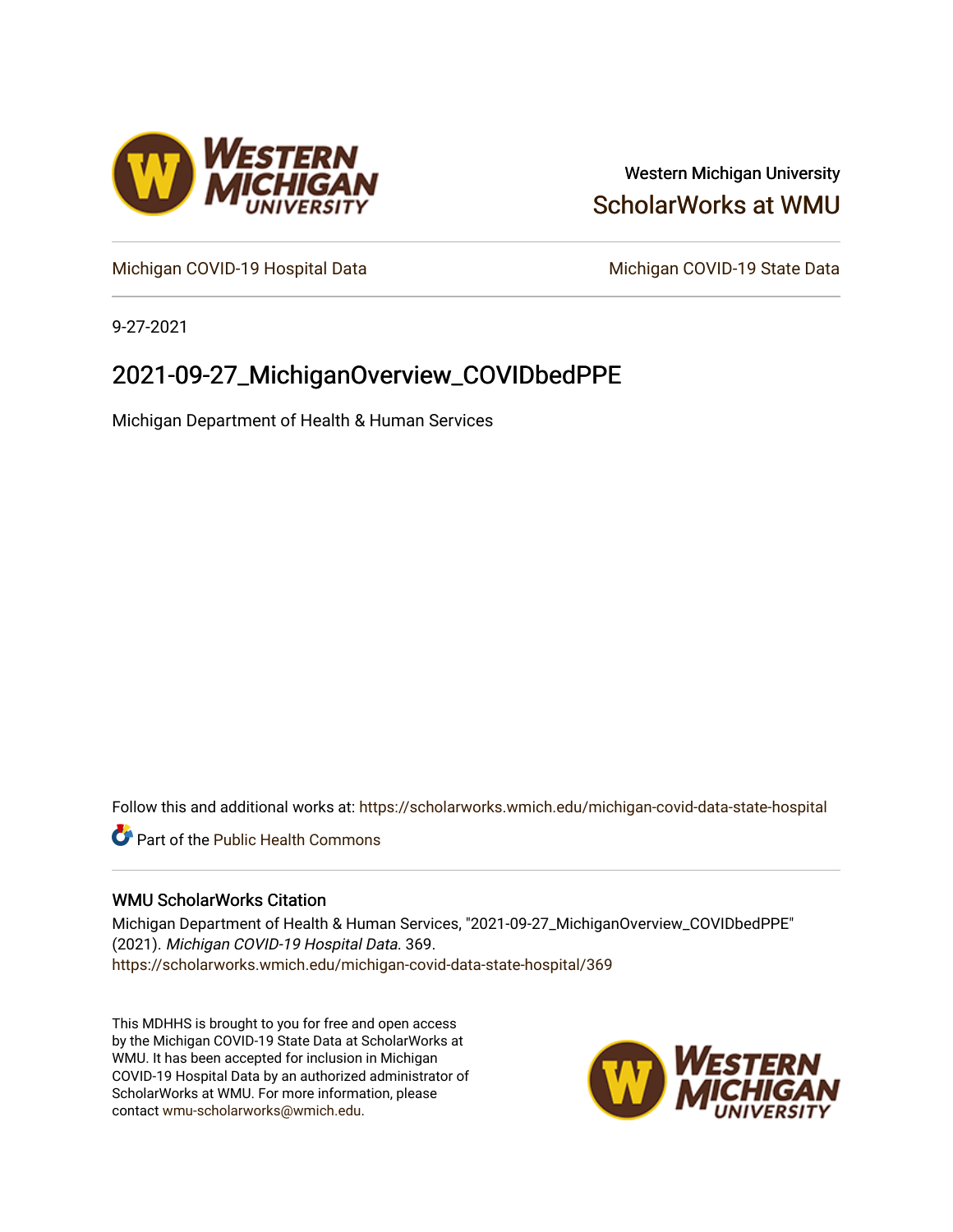# **Statewide Available PPE and Bed Tracking**

**Note:** Data on this page is updated Monday, Wednesday & Friday.

| <b>Region</b>    | <b>All Hospital</b><br><b>Beds</b> | <b>All Adult</b><br><b>Hospital</b><br><b>Beds</b> | All Hospital<br>Inpatient<br><b>Beds</b> | All Hospital<br>Inpatient<br><b>Bed</b><br>$ $ Occupancy | <b>Adult</b><br><b>Hospital</b><br>Inpatient<br><b>Beds</b> | <b>Adult Hosp</b><br>Inpatient<br><b>Bed</b><br><b>Occupancy</b> | <b>ICU Beds</b> | <b>ICU Bed</b><br><b>Occupancy</b> | <b>Adult ICU</b><br><b>Beds</b> | <b>Adult ICU</b><br><b>Bed</b><br>$ $ Occupancy $ $ |
|------------------|------------------------------------|----------------------------------------------------|------------------------------------------|----------------------------------------------------------|-------------------------------------------------------------|------------------------------------------------------------------|-----------------|------------------------------------|---------------------------------|-----------------------------------------------------|
| Region 1         | 1828                               | 1684                                               | 1467                                     | 1245                                                     | 1366                                                        | 1163                                                             | 181             | 158                                | 172                             | 155                                                 |
| <b>Region 2N</b> | 6500                               | 6149                                               | 5792                                     | 4382                                                     | 5441                                                        | 4125                                                             | 568             | 410                                | 552                             | 400                                                 |
| Region 2S        | 8025                               | 7163                                               | 7019                                     | 5730                                                     | 6181                                                        | 5005                                                             | 988             | 773                                | 703                             | 565                                                 |
| Region 3         | 3154                               | 2948                                               | 2811                                     | 2230                                                     | 2661                                                        | 2115                                                             | 426             | 365                                | 345                             | 310                                                 |
| Region 5         | 1684                               | 1667                                               | 1430                                     | 1031                                                     | 1390                                                        | 1014                                                             | 221             | 142                                | 182                             | 137                                                 |
| Region 6         | 3187                               | 2794                                               | 2893                                     | 2392                                                     | 2531                                                        | 2067                                                             | 391             | 334                                | 238                             | 190                                                 |
| Region 7         | 1032                               | 981                                                | 909                                      | 626                                                      | 870                                                         | 605                                                              | 167             | 137                                | 145                             | 121                                                 |
| Region 8         | 754                                | 736                                                | 542                                      | 307                                                      | 518                                                         | 289                                                              | 81              | 52                                 | 62                              | 40                                                  |
| <b>Totals</b>    | 26164                              | 24122                                              | 22863                                    | 17943                                                    | 20958                                                       | 16383                                                            | 3023            | 2371                               | 2399                            | 1918                                                |

\*\*Data is preliminary and subject to change.

### **COVID-19 Metrics 09/27/2021**

| <b>HCC Region</b>                                             | <b>Region 1</b> | <b>Region 2</b><br><b>North</b> | <b>Region 2</b><br><b>South</b> | <b>Region 3</b> | <b>Region 5</b> | Region 6 | $ $ Region 7 $ $ Region 8 |             | <b>Total</b> |
|---------------------------------------------------------------|-----------------|---------------------------------|---------------------------------|-----------------|-----------------|----------|---------------------------|-------------|--------------|
| <b>Total Hospitalized Adult</b><br><b>Suspected/Confirmed</b> | 164             | 357                             | 340                             | 213             | 130             | 274      | 76                        | 48          | 1602         |
| <b>Adult Confirmed-Positive</b><br><b>COVID</b>               | 157             | 331                             | 317                             | 209             | 122             | 270      | 75                        | 48          | 1529         |
| <b>Hospitalized Peds</b><br><b>Confirmed/Suspected</b>        | 5               | 3                               | 15                              | $\overline{2}$  |                 | 8        | $\overline{0}$            |             | 35           |
| <b>Hospitalized Ped</b><br><b>Confirmed-Positive</b>          | $\overline{0}$  |                                 | 15                              | $\overline{2}$  |                 | 5        | $\overline{0}$            | $\mathbf 0$ | 24           |
| <b>Hospitalized and Ventilated</b><br><b>COVID</b>            | 17              | 37                              | 56                              | 27              | 9               | 45       |                           |             | 193          |
| <b>Adult ICU Confirmed/Suspected</b><br><b>COVID</b>          | 47              | 86                              | 86                              | 53              | 31              | 74       | 34                        | 11          | 422          |
| <b>ICU Adult Confirmed-</b><br><b>Positive COVID</b>          | 47              | 81                              | 84                              | 53              | 31              | 73       | 33                        | 11          | 413          |
| <b>Prev Day COVID</b><br><b>Related ED Visits</b>             | 146             | 409                             | 391                             | 163             | 152             | 174      | 89                        | 121         | 1645         |

**Changes have recently been made to the clinical variables shared on the MDHHS website. These changes were made to align with the new reporting requirements from the federal government. To better accommodate all users of this data, MDHHS is expanding the data provided from the previous clinical variables section to the information described in the new clinical variables section. Data users should carefully consider which variables meet their current or ongoing needs for information.**

#### **Previous Clinical Variables:**

**# of ED Discharges -** The number of patients discharged home (or equivalent) from ED with suspected or confirmed COVID-19 in past 24 hours. INCLUDE hospital urgent care and ED drive through.

**# in Critical Care -** The CURRENT number of patients in critical care units with suspected or confirmed COVID-19. INCLUDE non-critical care areas being used for surge critical care. DO NOT INCLUDE ED boarding/overflow (patients currently admitted and awaiting bed).

**# on Ventilators -** The CURRENT number of patients receiving mechanical ventilation with suspected or confirmed COVID-19. DO NOT INCLUDE ED boarding/overflow (patients currently admitted and awaiting bed) and surge critical care areas.

**# of Inpatients -** The total number of positive tests for COVID-19 among admitted patients.

**New Clinical Variables:**

**Previous Day's COVID-19-related ED Visits** ( Enter the total number of ED visits who were seen on the previous calendar day who had a visit related to COVID-19 (meets suspected or confirmed definition or presents for COVID diagnostic testing - do not count patients who present for pre-procedure screening).)

**Total ICU adult suspected or confirmed positive COVID patients** (Patients currently hospitalized in an adult ICU bed who have suspected or laboratory-confirmed COVID-19.)

**Hospitalized ICU adult confirmed-positive COVID patients** (same as above, laboratory confirmed only)

https://www.michigan.gov/coronavirus/0,9753,7-406-98159-523641--,00.html 1/6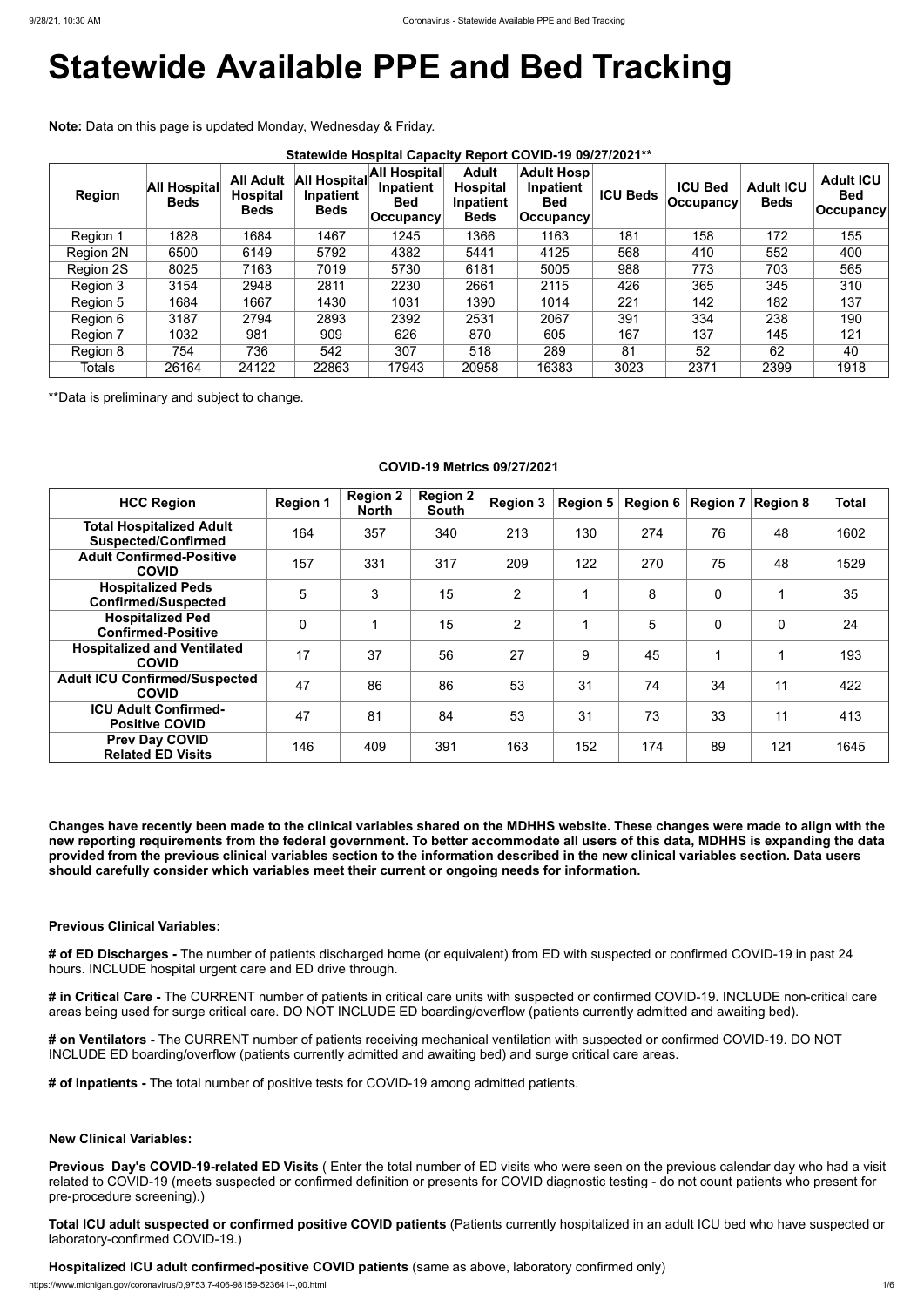**Hospitalized and ventilated COVID patients** (Patients currently hospitalized in an adult, pediatric or neonatal inpatient bed who have suspected or laboratory-confirmed COVID-19 and are on a mechanical ventilator (as defined in 7 above).)

**Total hospitalized adult suspected or confirmed positive COVID patients** (Patients currently hospitalized in an adult inpatient bed who have laboratory-confirmed or suspected COVID-19. Include those in observation beds.)

**Hospitalized adult confirmed-positive COVID patients** (same as above, laboratory confirmed only)

**Total hospitalized pediatric suspected or confirmed positive COVID patients** (Patients currently hospitalized in a pediatric inpatient bed, including NICU, newborn, and nursery, who are suspected or laboratory-confirmed-positive for COVID-19. Include those in observation beds.)

**Hospitalized pediatric confirmed-positive COVID patients** (Patients currently hospitalized in a pediatric inpatient bed, including NICU, newborn, and nursery, who have laboratory-confirmed COVID-19. Include those in observation beds.)

#### **Statewide Hospital Available PPE Tracking for COVID-19 09/22/2021\*\***

| <b>Region</b> | N95 Masks On<br>Hand | <b>PAPRs and</b><br><b>Other</b><br><b>Respirators On</b><br>Hand | <b>Surgical</b><br><b>Masks on</b><br>Hand | <b>Eye Protection</b><br><b>On Hand</b> | Gowns On<br>Hand | Launderable<br><b>Gowns On Hand</b> | <b>Exam Gloves</b><br>(Single) On<br>Hand |
|---------------|----------------------|-------------------------------------------------------------------|--------------------------------------------|-----------------------------------------|------------------|-------------------------------------|-------------------------------------------|
| Region 1      | 592977               | 205                                                               | 3711426                                    | 132119                                  | 467776           | 3900                                | 21508025                                  |
| Region 2N     | 445634               | 607                                                               | 1139023                                    | 65841                                   | 204910           | 4395                                | 12743696                                  |
| Region 2S     | 932598               | 1393                                                              | 1751378                                    | 416469                                  | 1833892          | 14500                               | 52832338                                  |
| Region 3      | 627732               | 692                                                               | 1980163                                    | 100266                                  | 928380           | 4069                                | 12621544                                  |
| Region 5      | 630915               | 511                                                               | 865941                                     | 40138                                   | 366535           | 978                                 | 3376154                                   |
| Region 6      | 1655938              | 556                                                               | 4423186                                    | 121452                                  | 345364           | 5997                                | 15905329                                  |
| Region 7      | 88128                | 573                                                               | 1460927                                    | 60642                                   | 55471            | 6090                                | 8025032                                   |
| Region 8      | 183895               | 420                                                               | 857136                                     | 28879                                   | 91155            | 5691                                | 3317984                                   |
| <b>Totals</b> | 5157817              | 4957                                                              | 16189180                                   | 965806                                  | 4293483          | 45620                               | 130330102                                 |

\*\*Data is preliminary and subject to change.

- Data is self-reported by hospitals daily to the EM Resource System per **[MDHHS Director Robert Gordon's Emergency Order](https://www.michigan.gov/documents/coronavirus/MDHHS_epidemic_reporting_order_and_instructions_684709_7.pdf)**.
- Changes in inventory numbers have likely occurred since reporting was completed.
- This information will be updated daily by 7 p.m.
- Information about Healthcare Coalition Regions is available on the **[MDHHS website](https://www.michigan.gov/mdhhs/0,5885,7-339-71548_54783_54826_56171-237197--,00.html#hcc)**.

**Region1** - Clinton, Eaton, Gratiot, Hillsdale, Ingham, Jackson, Lenawee, Livingston and Shiawassee counties.

**Region 2S** - City of Detroit and Monroe, Washtenaw and Wayne counties.

**Region 2N** - Macomb, Oakland and St. Clair counties.

**Region 3** - Saginaw, Alcona, Iosco, Ogemaw, Arenac, Gladwin, Midland, Bay, Genesee, Tuscola, Lapeer, Sanilac and Huron counties.

**Region 5** - Allegan, Barry, Calhoun, Branch, St. Joseph, Cass, Berrien, Van Buren and Kalamazoo counties.

**Region 6** - Clare, Ionia, Isabella, Kent, Lake, Mason, Mecosta, Montcalm, Muskegon, Newaygo, Oceana, Osceola and Ottawa counties.

**Region 7** - Manistee, Wexford, Missaukee, Roscommon, Benzie, Leelanau, Grand Traverse, Kalkaska, Crawford, Oscoda, Antrim, Otsego, Montmorency, Alpena, Presque Ilse, Cheboygan, Emmet and Charlevoix counties.

**Region 8** - Chippewa, Mackinac, Luce, Schoolcraft, Delta, Alger, Marquette, Dickinson, Menominee, Baraga, Iron, Gogebic, Ontonagon, Houghton and Keweenaw counties.

#### **PPE Days On Hand as of 09/27/2021**

|                                          | $11$ L Days On Hand as 01 09/27/2021 |                                 |                         |                              |                                 |                      |
|------------------------------------------|--------------------------------------|---------------------------------|-------------------------|------------------------------|---------------------------------|----------------------|
| <b>Hospital</b>                          | N95 Masks                            | <b>Surgical</b><br><b>Masks</b> | <b>Gowns</b>            | <b>Exam</b><br><b>Gloves</b> | <b>Eye</b><br><b>Protection</b> |                      |
| <b>Allegan General Hospital</b>          | $>30$ days                           | >30 days                        | >30 days                | >30 days                     | >30 days                        | <b>Health System</b> |
| <b>Ascension Borgess Hospital</b>        | >30 days                             | $>30$ days                      | >30 days                | $>30$ days                   | $\overline{>}30$ days           | <b>Health System</b> |
| <b>Ascension Borgess-Pipp Hospital</b>   | >30 days                             | >30 days                        | >30 days                | $\overline{>30}$ days        | $\overline{>30}$ days           | <b>Health System</b> |
| Ascension Brighton Center for Recovery   | $15-30$ days                         | $15-30$ days                    | >30 days                | >30 days                     | >30 days                        | <b>Health System</b> |
| <b>Ascension Genesys Hospital</b>        | >30 days                             | $15-30$ days                    | >30 days                | $7-14$ days                  | $>30$ days                      | <b>Health System</b> |
| Ascension Macomb Oakland Madison Heights | >30 days                             | >30 days                        | $\overline{7}$ -14 days | $>30$ days                   | $\overline{>30}$ days           | <b>Health System</b> |
| <b>Ascension Macomb Oakland Warren</b>   | >30 days                             | >30 days                        | $15-30$ days            | $>30$ days                   | $\overline{>30}$ days           | <b>Health System</b> |
| Ascension Providence Hospital Novi       | >30 days                             | $\overline{>}30$ days           | >30 days                | 15-30 days                   | >30 days                        | <b>Health System</b> |
| Ascension Providence Hospital Southfield | >30 days                             | $>30$ days                      | >30 days                | 15-30 days                   | >30 days                        | <b>Health System</b> |
| <b>Ascension Providence Rochester</b>    | >30 days                             | >30 days                        | >30 days                | $>30$ days                   | $\overline{>30}$ days           | <b>Health System</b> |
| <b>Ascension River District Hospital</b> | >30 days                             | 15-30 days                      | $\overline{>30}$ days   | $\overline{>30}$ days        | $\overline{>30}$ days           | <b>Health System</b> |
| Ascension St. John Hospital              | >30 days                             | >30 days                        | $7-14$ days             | 15-30 days                   | 15-30 days                      | <b>Health System</b> |
| Ascension St. Joseph Hospital            | $>30$ days                           | >30 days                        | >30 days                | $>30$ days                   | >30 days                        | <b>Health System</b> |
| Ascension St. Mary's Hospital            | >30 days                             | >30 days                        | >30 days                | 15-30 days                   | >30 days                        | Health System        |
| <b>Ascension Standish Hospital</b>       | >30 days                             | $7-14$ days                     | >30 days                | >30 days                     | >30 days                        | <b>Health System</b> |
| <b>Aspirus Iron River Hospital</b>       | >30 days                             | >30 days                        | $15-30$ days            | $>30$ days                   | >30 days                        | <b>Health System</b> |
| Aspirus Ironwood Hospital                | >30 days                             | >30 days                        | >30 days                | >30 days                     | >30 days                        | <b>Health System</b> |
| Aspirus Keweenaw Hospital                | >30 days                             | >30 days                        | >30 days                | >30 days                     | 15-30 days                      | <b>Health System</b> |
| Aspirus Ontonagon Hospital               | >30 days                             | >30 days                        | >30 days                | >30 days                     | >30 days                        | <b>Health System</b> |
| <b>Baraga County Memorial Hospital</b>   | >30 days                             | >30 days                        | >30 days                | >30 days                     | >30 days                        | Independent          |
| <b>Beaumont Farmington Hills</b>         | >30 days                             | >30 days                        | >30 days                | >30 days                     | >30 days                        | <b>Health System</b> |
| Beaumont Healthcare Center - Canton      | >30 days                             | >30 days                        | >30 days                | >30 days                     | >30 days                        | <b>Health System</b> |
| Beaumont Hospital - Royal Oak            | >30 days                             | >30 days                        | >30 days                | >30 days                     | >30 days                        | <b>Health System</b> |
| <b>Beaumont Hospital - Troy</b>          | >30 days                             | >30 days                        | >30 days                | >30 days                     | >30 days                        | <b>Health System</b> |
| <b>Beaumont Hospital Dearborn</b>        | >30 days                             | >30 days                        | >30 days                | >30 days                     | >30 days                        | <b>Health System</b> |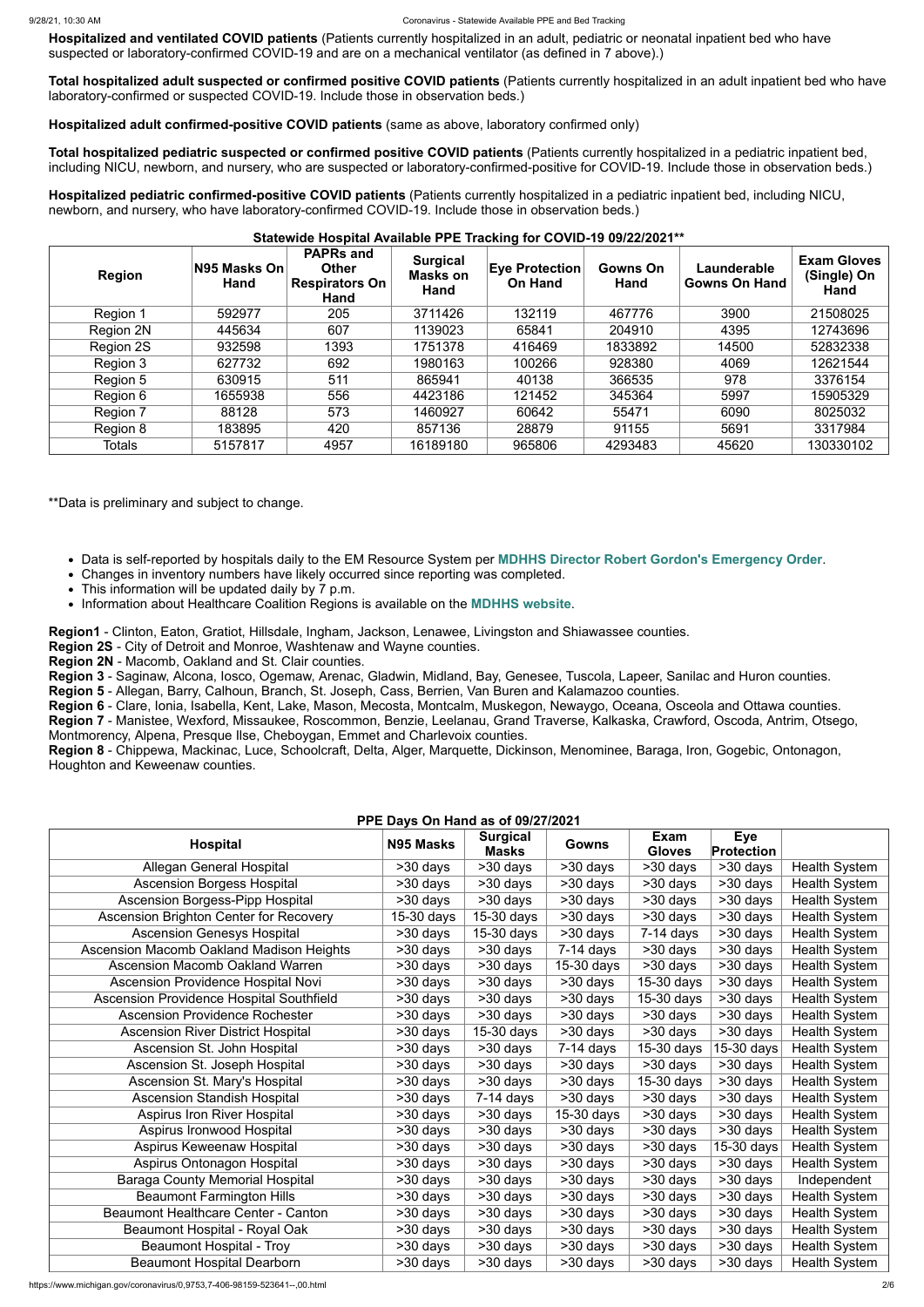#### 9/28/21, 10:30 AM Coronavirus - Statewide Available PPE and Bed Tracking

| <b>Hospital</b>                           | N95 Masks                 | <b>Surgical</b><br><b>Masks</b> | Gowns                    | <b>Exam</b><br><b>Gloves</b> | <b>Eye</b><br><b>Protection</b>    |                      |
|-------------------------------------------|---------------------------|---------------------------------|--------------------------|------------------------------|------------------------------------|----------------------|
| <b>Beaumont Hospital Grosse Pointe</b>    | $>30$ days                | >30 days                        | $\overline{>30}$ days    | $\overline{>30}$ days        | $\overline{>30}$ days              | <b>Health System</b> |
| <b>Beaumont Hospital Taylor</b>           | >30 days                  | $\overline{>30}$ days           | $>30$ days               | >30 days                     | $\overline{\phantom{1}}$ > 30 days | <b>Health System</b> |
| <b>Beaumont Hospital Trenton</b>          | >30 days                  | >30 days                        | $>30$ days               | >30 days                     | >30 days                           | <b>Health System</b> |
| <b>Beaumont Hospital Wayne</b>            | >30 days                  | >30 days                        | $>30$ days               | $>30$ days                   | >30 days                           | <b>Health System</b> |
| <b>Borgess Lee Memorial Hospital</b>      | >30 days                  | >30 days                        | $>30$ days               | 15-30 days                   | >30 days                           | <b>Health System</b> |
| <b>Bronson Battle Creek</b>               | 15-30 days                | >30 days                        | >30 days                 | $7-14$ days                  | >30 days                           | <b>Health System</b> |
| <b>Bronson LakeView Hospital</b>          | >30 days                  | >30 days                        | >30 days                 | 15-30 days                   | >30 days                           | <b>Health System</b> |
| <b>Bronson Methodist Hospital</b>         | 15-30 days                | $>30$ days                      | 4-6 days                 | $7-14$ days                  | >30 days                           | <b>Health System</b> |
| <b>Bronson South Haven</b>                | >30 days                  | >30 days                        | $7-14$ days              | 15-30 days                   | >30 days                           | <b>Health System</b> |
| Children's Hospital of Michigan           | 15-30 days                | 15-30 days                      | $7-14$ days              | $7-14$ days                  | 15-30 days                         | <b>Health System</b> |
| <b>Covenant Healthcare</b>                | >30 days                  | >30 days                        | $>30$ days               | 4-6 days                     | >30 days                           | <b>Health System</b> |
| Deckerville Community Hospital            | $>30$ days                | $>30$ days                      | 15-30 days               | >30 days                     | >30 days                           | Independent          |
| Detroit Receiving Hosp & Univ Health Ctr  | 15-30 days                | 15-30 days                      | $7-14$ days              | 15-30 days                   | 15-30 days                         | <b>Health System</b> |
| Dickinson Memorial Health Care System     | >30 days                  | >30 days                        | >30 days                 | >30 days                     | >30 days                           | Independent          |
| <b>Eaton Rapids Medical Center</b>        | >30 days                  | >30 days                        | >30 days                 | $>30$ days                   | >30 days                           | Independent          |
| <b>Garden City Hospital</b>               | $>30$ days                | >30 days                        | >30 days                 | 15-30 days                   | >30 days                           | <b>Health System</b> |
| <b>Harbor Beach Community Hospital</b>    | >30 days                  | >30 days                        | >30 days                 | $>30$ days                   | >30 days                           | Independent          |
| Harper Univ/Hutzel Women's Hospitals      | 15-30 days                | $7-14$ days                     | 15-30 days               | 15-30 days                   | 15-30 days                         | <b>Health System</b> |
| Helen Newberry Joy Hospital               | $7-14$ days               | $7-14$ days                     | $7-14$ days              | $7-14$ days                  | $7-14$ days                        | Independent          |
| Henry Ford West Bloomfield Hospital       | >30 days                  | $>30$ days                      | $>30$ days               | >30 days                     | >30 days                           | <b>Health System</b> |
| Henry Ford Allegiance Health              | $>30$ days                | >30 days                        | >30 days                 | >30 days                     | $\overline{>30}$ days              | <b>Health System</b> |
| Henry Ford Health Center Brownstown       | >30 days                  | 15-30 days                      | 15-30 days               | >30 days                     | >30 days                           | <b>Health System</b> |
| <b>Henry Ford Hospital</b>                | 15-30 days                | 15-30 days                      | $\overline{15}$ -30 days | $15-30$ days                 | 15-30 days                         | <b>Health System</b> |
| Henry Ford Macomb Hospital                | >30 days                  | $\overline{>30}$ days           | >30 days                 | $\overline{15}$ -30 days     | >30 days                           | <b>Health System</b> |
| Henry Ford Med Center Sterling Heights    | $1-3$ days                | $1-3$ days                      | $1-3$ days               | 4-6 days                     | 1-3 days                           | <b>Health System</b> |
| Henry Ford Medical Center - Fairlane      | 7-14 days                 | $\overline{7}$ -14 days         | $7-14$ days              | $7-14$ days                  | $\overline{7}$ -14 days            | <b>Health System</b> |
| <b>Henry Ford Medical Center- Cottage</b> | $7-14$ days               | $7-14$ days                     | $7-14$ days              | $7-14$ days                  | 4-6 days                           | <b>Health System</b> |
| Henry Ford Wyandotte Hospital             | $\overline{15}$ -30 days  | $\overline{15}$ -30 days        | $\overline{15}$ -30 days | 15-30 days                   | $\sqrt{15-30}$ days                | <b>Health System</b> |
| <b>Hills and Dales General Hospital</b>   | $>30$ days                | $>30$ days                      | $>30$ days               | >30 days                     | $>30$ days                         | Independent          |
| <b>Hillsdale Hospital</b>                 | >30 days                  | >30 days                        | >30 days                 | >30 days                     | >30 days                           | Independent          |
| <b>Holland Community Hospital</b>         | $>30$ days                | >30 days                        | $>30$ days               | >30 days                     | 15-30 days                         | Independent          |
| <b>Hurley Medical Center</b>              | >30 days                  | >30 days                        | >30 days                 | 15-30 days                   | >30 days                           | <b>Health System</b> |
| Huron Valley Sinai Hospital               | $\overline{15}$ -30 days  | 15-30 days                      | 15-30 days               | 15-30 days                   | 15-30 days                         | <b>Health System</b> |
| Kalkaska Memorial Health Center           | >30 days                  | >30 days                        | >30 days                 | >30 days                     | >30 days                           | Independent          |
| Karmanos Cancer Center                    | $>30$ days                | >30 days                        | >30 days                 | >30 days                     | >30 days                           | <b>Health System</b> |
| Lake Huron Medical Center (was SJMPH)     | 15-30 days                | 15-30 days                      | 15-30 days               | 15-30 days                   | 15-30 days                         | <b>Health System</b> |
| Lakeland Hospital, Niles                  | >30 days                  | >30 days                        | $15-30$ days             | >30 days                     | 15-30 days                         | <b>Health System</b> |
| Lakeland Hospital, Watervliet             | >30 days                  | >30 days                        | $15-30$ days             | >30 days                     | 15-30 days                         | <b>Health System</b> |
| Lakeland Medical Center. - St. Joseph     | >30 days                  | >30 days                        | >30 days                 | >30 days                     | 15-30 days                         | <b>Health System</b> |
| <b>Mackinac Straits Hospital</b>          | >30 days                  | >30 days                        | >30 days                 | $7-14$ days                  | >30 days                           | Independent          |
| <b>Marlette Regional Hospital</b>         | >30 days                  | >30 days                        | >30 days                 | >30 days                     | >30 days                           | Independent          |
| <b>McKenzie Memorial Hospital</b>         | >30 days                  | >30 days                        | >30 days                 | >30 days                     | >30 days                           | Independent          |
| McLaren - Macomb                          | 15-30 days                | 15-30 days                      | 15-30 days               | 4-6 days                     | 15-30 days                         | <b>Health System</b> |
| McLaren Bay Region                        | $7-14$ days               | $7-14$ days                     | $7-14$ days              | $7-14$ days                  | $7-14$ days                        | <b>Health System</b> |
| <b>McLaren Bay Special Care</b>           | >30 days                  | >30 days                        | >30 days                 | 4-6 days                     | >30 days                           | <b>Health System</b> |
| <b>McLaren Caro Region</b>                | 15-30 days                | 15-30 days                      | 15-30 days               | 15-30 days                   | 15-30 days                         | <b>Health System</b> |
| McLaren Central Michigan Hospital         | >30 days                  | >30 days                        | >30 days                 | >30 days                     | >30 days                           | <b>Health System</b> |
| <b>McLaren Flint</b>                      | >30 days                  | 15-30 days                      | >30 days                 | >30 days                     | 15-30 days                         | <b>Health System</b> |
| <b>McLaren Greater Lansing</b>            | >30 days                  | >30 days                        | >30 days                 | >30 days                     | >30 days                           | <b>Health System</b> |
| <b>McLaren Lapeer Region</b>              | >30 days                  | 15-30 days                      | 15-30 days               | 4-6 days                     | 15-30 days                         | <b>Health System</b> |
| McLaren Northern Michigan - Cheboygan     | >30 days                  | >30 days                        | >30 days                 | >30 days                     | >30 days                           | <b>Health System</b> |
| McLaren Northern Michigan - Petoskey      | >30 days                  | >30 days                        | >30 days                 | >30 days                     | >30 days                           | <b>Health System</b> |
| <b>McLaren Orthopedic Hospital</b>        | >30 days                  | >30 days                        | >30 days                 | >30 days                     | $>30$ days                         | <b>Health System</b> |
| McLaren Port Huron Hospital               | >30 days                  | >30 days                        | $>30$ days               | >30 days                     | $7-14$ days                        | <b>Health System</b> |
| <b>McLaren Thumb Region</b>               | 15-30 days                | 15-30 days                      | 15-30 days               | 15-30 days                   | 15-30 days                         | <b>Health System</b> |
| McLaren-Oakland Hospital                  | $\overline{15} - 30$ days | $\overline{7}$ -14 days         | 15-30 days               | 15-30 days                   | 15-30 days                         | <b>Health System</b> |
| <b>Memorial Healthcare</b>                | $7-14$ days               | $7-14$ days                     | $7-14$ days              | 15-30 days                   | $\overline{7-14}$ days             | Independent          |
| Mercy Health Hackley Campus               | >30 days                  | >30 days                        | >30 days                 | $\overline{>}30$ days        | >30 days                           | <b>Health System</b> |
| Mercy Health Lakeshore Campus             | >30 days                  | >30 days                        | >30 days                 | >30 days                     | >30 days                           | <b>Health System</b> |
| <b>Mercy Health Mercy Campus</b>          | >30 days                  | >30 days                        | >30 days                 | >30 days                     | >30 days                           | <b>Health System</b> |
| <b>Mercy Health Southwest Campus</b>      | >30 days                  | >30 days                        | 15-30 days               | >30 days                     | 15-30 days                         | <b>Health System</b> |
| Mercy Health St. Mary's Main Campus       | >30 days                  | >30 days                        | $7-14$ days              | 15-30 days                   | >30 days                           | <b>Health System</b> |
| <b>Metro Health Hospital</b>              | >30 days                  | >30 days                        | >30 days                 | >30 days                     | >30 days                           | <b>Health System</b> |
| MidMichigan Medical Center - Alpena       | >30 days                  | >30 days                        | >30 days                 | >30 days                     | >30 days                           | <b>Health System</b> |
| MidMichigan Medical Center - Clare        | 15-30 days                | >30 days                        | $15-30$ days             | >30 days                     | >30 days                           | <b>Health System</b> |
| MidMichigan Medical Center - Gladwin      | >30 days                  | >30 days                        | >30 days                 | >30 days                     | >30 days                           | <b>Health System</b> |
| MidMichigan Medical Center - Gratiot      | 15-30 days                | >30 days                        | 15-30 days               | >30 days                     | >30 days                           | <b>Health System</b> |
| MidMichigan Medical Center - Midland      | $15-30$ days              | >30 days                        | >30 days                 | >30 days                     | >30 days                           | <b>Health System</b> |
| MidMichigan Medical Center - Mt Pleasant  | $15-30$ days              | >30 days                        | 15-30 days               | >30 days                     | >30 days                           | <b>Health System</b> |
| MidMichigan Medical Center - West Branch  | >30 days                  | >30 days                        | >30 days                 | >30 days                     | >30 days                           | <b>Health System</b> |
| <b>Munising Memorial Hospital</b>         | >30 days                  | >30 days                        | >30 days                 | >30 days                     | >30 days                           | Independent          |
| Munson Healthcare Cadillac Hospital       | >30 days                  | >30 days                        | >30 days                 | >30 days                     | >30 days                           | <b>Health System</b> |
| Munson Healthcare Charlevoix Hospital     | >30 days                  | >30 days                        | >30 days                 | >30 days                     | >30 days                           | <b>Health System</b> |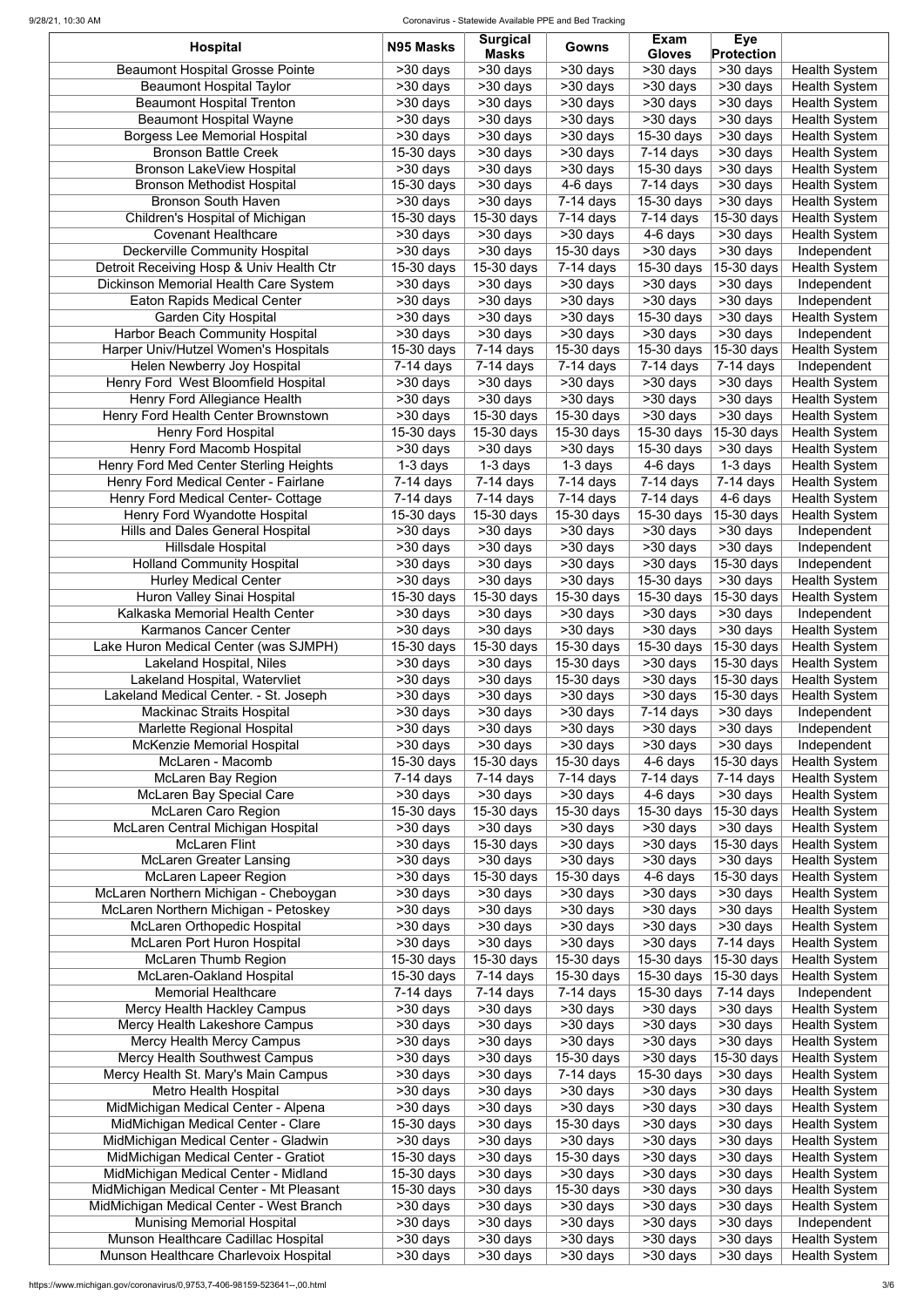#### 9/28/21, 10:30 AM Coronavirus - Statewide Available PPE and Bed Tracking

|                                          |                                    | <b>Surgical</b>         |                         | <b>Exam</b>           | <b>Eye</b>            |                      |
|------------------------------------------|------------------------------------|-------------------------|-------------------------|-----------------------|-----------------------|----------------------|
| <b>Hospital</b>                          | N95 Masks                          | <b>Masks</b>            | Gowns                   | <b>Gloves</b>         | <b>Protection</b>     |                      |
| Munson Healthcare Grayling Hospital      | >30 days                           | >30 days                | >30 days                | $\overline{>30}$ days | $\overline{>30}$ days | <b>Health System</b> |
| Munson Healthcare Manistee Hospital      | >30 days                           | $\overline{>30}$ days   | >30 days                | $>30$ days            | $>30$ days            | <b>Health System</b> |
| <b>Munson Medical Center</b>             | $>30$ days                         | >30 days                | >30 days                | $>30$ days            | >30 days              | <b>Health System</b> |
| North Ottawa Community Hosp              | >30 days                           | >30 days                | >30 days                | $>30$ days            | >30 days              | Independent          |
| Oaklawn Hospital                         | 15-30 days                         | 15-30 days              | $7-14$ days             | $15-30$ days          | 15-30 days            | Independent          |
| <b>OSF St. Francis Hospital</b>          | >30 days                           | >30 days                | >30 days                | >30 days              | >30 days              | Independent          |
| <b>Otsego Memorial Hospital</b>          | >30 days                           | $>30$ days              | >30 days                | $>30$ days            | >30 days              | <b>Health System</b> |
| <b>Paul Oliver Memorial Hospital</b>     | >30 days                           | $>30$ days              | >30 days                | >30 days              | >30 days              | <b>Health System</b> |
| <b>Pontiac General Hospital</b>          | $>30$ days                         | 15-30 days              | >30 days                | 15-30 days            | >30 days              | Independent          |
| ProMedica Coldwater Regional Hospital    | $7-14$ days                        | $7-14$ days             | $7-14$ days             | $7-14$ days           | $7-14$ days           | <b>Health System</b> |
| ProMedica CV Hickman Hospital            | $7-14$ days                        | $7-14$ days             | $7-14$ days             | $7-14$ days           | $7-14$ days           | <b>Health System</b> |
| Promedica Monroe Regional Hospital       | $7-14$ days                        | $7-14$ days             | $7-14$ days             | $7-14$ days           | $7-14$ days           | <b>Health System</b> |
| <b>Scheurer Hospital</b>                 | $>30$ days                         | >30 days                | >30 days                | >30 days              | $>30$ days            | Independent          |
| <b>Schoolcraft Memorial Hospital</b>     | >30 days                           | >30 days                | $>30$ days              | $>30$ days            | >30 days              | Independent          |
| <b>Sheridan Community Hospital</b>       | >30 days                           | $\overline{7}$ -14 days | 15-30 days              | $7-14$ days           | $7-14$ days           | Independent          |
| Sinai-Grace Hospital                     | >30 days                           | 4-6 days                | 15-30 days              | >30 days              | >30 days              | <b>Health System</b> |
| <b>Sparrow Carson City Hospital</b>      | >30 days                           | 15-30 days              | $7-14$ days             | 15-30 days            | $>30$ days            | <b>Health System</b> |
| <b>Sparrow Clinton Hospital</b>          | 15-30 days                         | 15-30 days              | $7-14$ days             | 15-30 days            | >30 days              | <b>Health System</b> |
| <b>Sparrow Eaton</b>                     | >30 days                           | 15-30 days              | $\overline{4}$ -6 days  | >30 days              | $\overline{>30}$ days | <b>Health System</b> |
| Sparrow Hospital                         | >30 days                           | $>30$ days              | $>30$ days              | $>30$ days            | $>30$ days            | <b>Health System</b> |
| Sparrow Ionia Hospital                   | $7-14$ days                        | 15-30 days              | $\overline{7}$ -14 days | 15-30 days            | $\overline{>30}$ days | <b>Health System</b> |
| <b>Sparrow Specialty Hospital</b>        | >30 days                           | $>30$ days              | >30 days                | $\overline{>30}$ days | $>30$ days            | <b>Health System</b> |
| Spectrum Health - Big Rapids Hospital    | >30 days                           | $\overline{>30}$ days   | >30 days                | >30 days              | $>30$ days            | <b>Health System</b> |
| Spectrum Health - Blodgett Hospital      | $\overline{\phantom{1}}$ > 30 days | $>30$ days              | $>30$ days              | $>30$ days            | $>30$ days            | <b>Health System</b> |
| Spectrum Health - Butterworth Hospital   | >30 days                           | >30 days                | >30 days                | $>30$ days            | $\overline{>30}$ days | <b>Health System</b> |
| Spectrum Health - Ludington Hospital     | >30 days                           | $>30$ days              | $\overline{>}30$ days   | $\overline{>}30$ days | $>30$ days            | <b>Health System</b> |
| Spectrum Health - Pennock Hospital       | >30 days                           | $\overline{>30}$ days   | >30 days                | >30 days              | >30 days              | <b>Health System</b> |
| Spectrum Health - Reed City Hospital     | $>30$ days                         | $\overline{>30}$ days   | $>30$ days              | $>30$ days            | $>30$ days            | <b>Health System</b> |
| Spectrum Health Gerber Memorial          | $>30$ days                         | >30 days                | >30 days                | $\overline{>}30$ days | >30 days              | <b>Health System</b> |
| <b>Spectrum Health Kelsey Hospital</b>   | >30 days                           | >30 days                | >30 days                | >30 days              | >30 days              | <b>Health System</b> |
| Spectrum Health United Hospital          | >30 days                           | >30 days                | >30 days                | >30 days              | >30 days              | <b>Health System</b> |
| Spectrum Health Zeeland Hospital         | >30 days                           | >30 days                | >30 days                | >30 days              | >30 days              | <b>Health System</b> |
| Spectrum Helen DeVos Children's Hospital | >30 days                           | >30 days                | >30 days                | >30 days              | >30 days              | <b>Health System</b> |
| St. Joseph Mercy Brighton                | >30 days                           | >30 days                | >30 days                | >30 days              | >30 days              | <b>Health System</b> |
| St. Joseph Mercy Chelsea                 | >30 days                           | >30 days                | >30 days                | >30 days              | >30 days              | <b>Health System</b> |
| St. Joseph Mercy Hospital                | >30 days                           | >30 days                | $1-3$ days              | $7-14$ days           | >30 days              | <b>Health System</b> |
| St. Joseph Mercy Livingston Hospital     | >30 days                           | >30 days                | >30 days                | >30 days              | >30 days              | <b>Health System</b> |
| St. Joseph Mercy Oakland                 | >30 days                           | >30 days                | >30 days                | >30 days              | >30 days              | <b>Health System</b> |
| St. Mary Mercy Hospital                  | >30 days                           | 15-30 days              | 15-30 days              | >30 days              | 15-30 days            | <b>Health System</b> |
| St.John Medical Center - Macomb Township | 4-6 days                           | $7-14$ days             | $7-14$ days             | $7-14$ days           | $7-14$ days           | <b>Health System</b> |
| <b>Straith Hospital</b>                  | >30 days                           | >30 days                | >30 days                | >30 days              | >30 days              | Independent          |
| <b>Sturgis Hospital</b>                  | >30 days                           | >30 days                | >30 days                | >30 days              | >30 days              | Independent          |
| <b>Three Rivers Health</b>               | >30 days                           | >30 days                | >30 days                | >30 days              | >30 days              | Independent          |
| University of MI Hospitals & Health Ctr  | >30 days                           | >30 days                | >30 days                | >30 days              | >30 days              | <b>Health System</b> |
| <b>UP Health System - Marquette</b>      | >30 days                           | >30 days                | 15-30 days              | 15-30 days            | >30 days              | <b>Health System</b> |
| UP Health System - Portage               | >30 days                           | >30 days                | >30 days                | 15-30 days            | >30 days              | <b>Health System</b> |
| <b>UP Health System-Bell</b>             | >30 days                           | >30 days                | >30 days                | >30 days              | >30 days              | <b>Health System</b> |
| <b>War Memorial Hospital</b>             | >30 days                           | >30 days                | >30 days                | >30 days              | >30 days              | Independent          |

| <b>Hospital</b>                                 | COVID-19<br><b>Patients</b> | COVID-19<br><b>Patients in ICU</b> | <b>Bed</b><br><b>Occupancy</b><br>℅ |
|-------------------------------------------------|-----------------------------|------------------------------------|-------------------------------------|
| <b>Allegan General Hospital</b>                 | 3                           | $\mathbf 0$                        | 36%                                 |
| <b>Ascension Borgess Hospital</b>               | $\overline{32}$             | 9                                  | 81%                                 |
| <b>Ascension Borgess-Pipp Hospital</b>          | $\mathbf 0$                 | $\mathbf 0$                        | 41%                                 |
| <b>Ascension Genesys Hospital</b>               | 39                          | 13                                 | 88%                                 |
| <b>Ascension Macomb Oakland Madison Heights</b> | 18                          | 5                                  | 44%                                 |
| <b>Ascension Macomb Oakland Warren</b>          | 9                           | $\overline{2}$                     | 71%                                 |
| <b>Ascension Providence Hospital Novi</b>       | $\overline{18}$             | 8                                  | 82%                                 |
| <b>Ascension Providence Hospital Southfield</b> | 27                          | 15                                 | 83%                                 |
| <b>Ascension Providence Rochester</b>           | 5                           | 3                                  | 39%                                 |
| <b>Ascension River District Hospital</b>        |                             |                                    | 40%                                 |
| Ascension St. John Hospital                     | 16                          | $\overline{0}$                     | 85%                                 |
| Ascension St. Joseph Hospital                   | 6                           | 3                                  | 46%                                 |
| Ascension St. Mary's Hospital                   | 9                           | $\overline{0}$                     | 97%                                 |
| <b>Ascension Standish Hospital</b>              | $\overline{0}$              | $\overline{0}$                     | 44%                                 |
| <b>Aspirus Iron River Hospital</b>              | $\mathbf 0$                 | $\mathbf 0$                        | 26%                                 |
| Aspirus Ironwood Hospital                       | $\overline{2}$              | $\mathbf 0$                        | 38%                                 |
| Aspirus Keweenaw Hospital                       |                             |                                    | 61%                                 |
| Aspirus Ontonagon Hospital                      | $\mathbf 0$                 | $\mathbf 0$                        | 30%                                 |
| <b>Baraga County Memorial Hospital</b>          | 4                           | $\mathbf 0$                        | 47%                                 |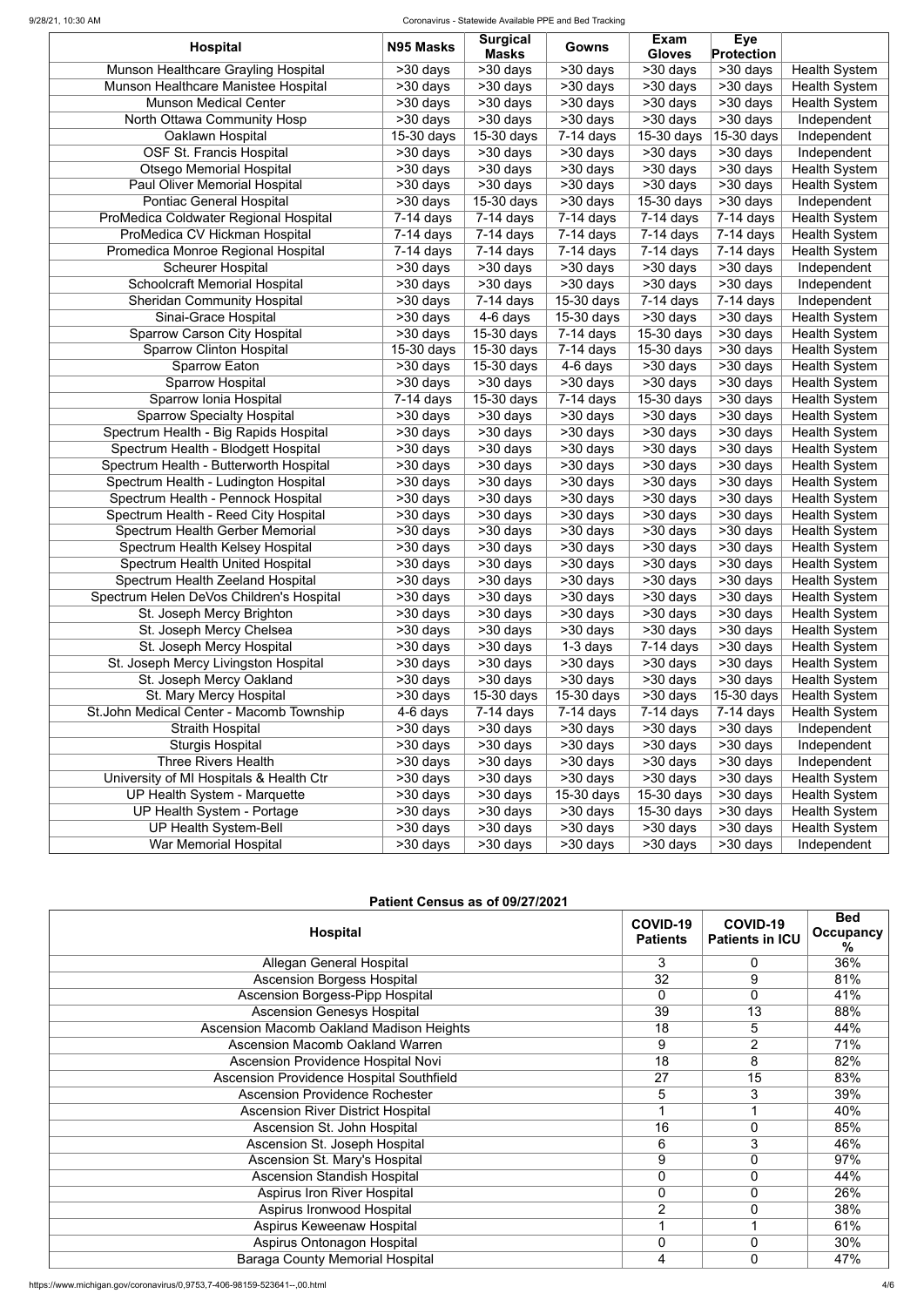| <b>Hospital</b>                                                              | COVID-19<br><b>Patients</b>    | COVID-19<br><b>Patients in ICU</b> | <b>Bed</b><br><b>Occupancy</b> |
|------------------------------------------------------------------------------|--------------------------------|------------------------------------|--------------------------------|
|                                                                              |                                |                                    | %                              |
| <b>Beaumont Farmington Hills</b>                                             | 22                             | 0                                  | 81%                            |
| Beaumont Hospital - Royal Oak                                                | 50                             | 6                                  | 81%                            |
| <b>Beaumont Hospital - Troy</b><br><b>Beaumont Hospital Dearborn</b>         | 53<br>43                       | 11<br>6                            | 83%<br>91%                     |
| <b>Beaumont Hospital Grosse Pointe</b>                                       | 8                              | 1                                  | 57%                            |
| <b>Beaumont Hospital Taylor</b>                                              | 12                             | 2                                  | 67%                            |
| <b>Beaumont Hospital Trenton</b>                                             | 25                             | 4                                  | 77%                            |
| <b>Beaumont Hospital Wayne</b>                                               | 12                             | 0                                  | 79%                            |
| <b>Borgess Lee Memorial Hospital</b>                                         | $\mathbf 1$                    | 0                                  | 12%                            |
| <b>Bronson Battle Creek</b>                                                  | 11                             | 5                                  | 75%                            |
| <b>Bronson LakeView Hospital</b>                                             | $\overline{0}$                 | 0                                  | 31%                            |
| <b>Bronson Methodist Hospital</b>                                            | 36                             | 6                                  | 75%                            |
| <b>Bronson South Haven</b>                                                   | $\overline{2}$                 | 0                                  | 100%                           |
| Children's Hospital of Michigan                                              | 9                              | 0                                  | 88%                            |
| <b>Covenant Healthcare</b><br><b>Deckerville Community Hospital</b>          | 47<br>1                        | 10<br>0                            | 91%<br>8%                      |
| Detroit Receiving Hosp & Univ Health Ctr                                     | 8                              | 5                                  | 100%                           |
| Dickinson Memorial Health Care System                                        | $\overline{11}$                | 4                                  | 76%                            |
| <b>Eaton Rapids Medical Center</b>                                           | $\overline{0}$                 | 0                                  | 5%                             |
| <b>Garden City Hospital</b>                                                  | 10                             | $\overline{2}$                     | 66%                            |
| <b>Harbor Beach Community Hospital</b>                                       | $\mathbf 0$                    | 0                                  | $0\%$                          |
| Harper Univ/Hutzel Women's Hospitals                                         | 11                             | 9                                  | 97%                            |
| Helen Newberry Joy Hospital                                                  | $\mathbf 1$                    | 0                                  | 24%                            |
| <b>Henry Ford Allegiance Health</b>                                          | 34                             | 13                                 | 89%                            |
| <b>Henry Ford Hospital</b>                                                   | 40                             | 18                                 | 85%                            |
| <b>Henry Ford Macomb Hospital</b>                                            | 47                             | 13                                 | 84%                            |
| Henry Ford West Bloomfield Hospital<br>Henry Ford Wyandotte Hospital         | 16<br>$\overline{29}$          | $\mathbf 1$<br>$\overline{6}$      | 77%<br>76%                     |
| <b>Hills and Dales General Hospital</b>                                      | 0                              | 0                                  | 20%                            |
| <b>Hillsdale Hospital</b>                                                    | 11                             | 4                                  | 60%                            |
| <b>Holland Community Hospital</b>                                            | 6                              | 0                                  | 67%                            |
| <b>Hurley Medical Center</b>                                                 | 17                             | 3                                  | 99%                            |
| Huron Valley Sinai Hospital                                                  | 14                             | $\overline{2}$                     | 53%                            |
| Kalkaska Memorial Health Center                                              | $\mathbf 0$                    | 0                                  | 25%                            |
| Karmanos Cancer Center                                                       | $\mathbf 1$                    | 1                                  | 74%                            |
| Lake Huron Medical Center (was SJMPH)                                        | 9                              | 4                                  | 66%                            |
| Lakeland Hospital, Niles<br>Lakeland Hospital, Watervliet                    | 0<br>$\overline{0}$            | 0<br>0                             | 58%<br>71%                     |
| Lakeland Medical Center. - St. Joseph                                        | 23                             | $\overline{7}$                     | 85%                            |
| <b>Mackinac Straits Hospital</b>                                             | $\mathbf 0$                    | 0                                  | 20%                            |
| Marlette Regional Hospital                                                   | $\mathbf 0$                    | 0                                  | 24%                            |
| <b>McKenzie Memorial Hospital</b>                                            | $\mathbf 0$                    | 0                                  | 16%                            |
| McLaren - Macomb                                                             | 17                             | 4                                  | 91%                            |
| <b>McLaren Bay Region</b>                                                    | 21                             | $\overline{7}$                     | 84%                            |
| <b>McLaren Bay Special Care</b>                                              | $\mathbf 0$                    | 0                                  | 39%<br>8%                      |
| <b>McLaren Caro Region</b><br>McLaren Central Michigan Hospital              | $\mathbf 0$<br>$\overline{13}$ | 0<br>8                             | 61%                            |
| <b>McLaren Flint</b>                                                         | 29                             | 8                                  | 89%                            |
| <b>McLaren Greater Lansing</b>                                               | 14                             | $\mathbf 1$                        | 94%                            |
| <b>McLaren Lapeer Region</b>                                                 | 12                             | 5                                  | 54%                            |
| McLaren Northern Michigan - Petoskey                                         | 17                             | 8                                  | 90%                            |
| <b>McLaren Orthopedic Hospital</b>                                           | $\mathbf 0$                    | 0                                  | 67%                            |
| <b>McLaren Port Huron Hospital</b>                                           | 23                             | $\overline{7}$                     | 94%                            |
| <b>McLaren Thumb Region</b>                                                  | $\mathbf 0$                    | 0                                  | 44%                            |
| <b>McLaren-Oakland Hospital</b><br><b>Memorial Healthcare</b>                | 5<br>5                         | 2<br>$\overline{2}$                | 62%<br>50%                     |
| <b>Mercy Health Hackley Campus</b>                                           | 0                              | 0                                  | $0\%$                          |
| Mercy Health Lakeshore Campus                                                | 0                              | 0                                  | 10%                            |
| <b>Mercy Health Mercy Campus</b>                                             | $\overline{31}$                | 11                                 | 85%                            |
| Mercy Health St. Mary's Main Campus                                          | 29                             | 5                                  | 80%                            |
| <b>Metro Health Hospital</b>                                                 | 21                             | 3                                  | 88%                            |
| MidMichigan Medical Center - Alpena                                          | 8                              | 0                                  | 49%                            |
| MidMichigan Medical Center - Clare                                           |                                | 0                                  | 24%                            |
| MidMichigan Medical Center - Gladwin                                         | $\mathbf 0$                    | 0                                  | 14%                            |
| MidMichigan Medical Center - Gratiot<br>MidMichigan Medical Center - Midland | $\overline{7}$<br>28           | 4                                  | 66%<br>84%                     |
| MidMichigan Medical Center - West Branch                                     | 6                              | 0                                  | 28%                            |
| <b>Munising Memorial Hospital</b>                                            | $\mathbf 0$                    | 0                                  | 55%                            |
| Munson Healthcare Cadillac Hospital                                          | $9\,$                          | 9                                  | 82%                            |
| Munson Healthcare Charlevoix Hospital                                        | 0                              | 0                                  | 24%                            |
| Munson Healthcare Grayling Hospital                                          | 5                              | 3                                  | 43%                            |
| Munson Healthcare Manistee Hospital                                          | 3                              | $\boldsymbol{0}$                   | 36%                            |